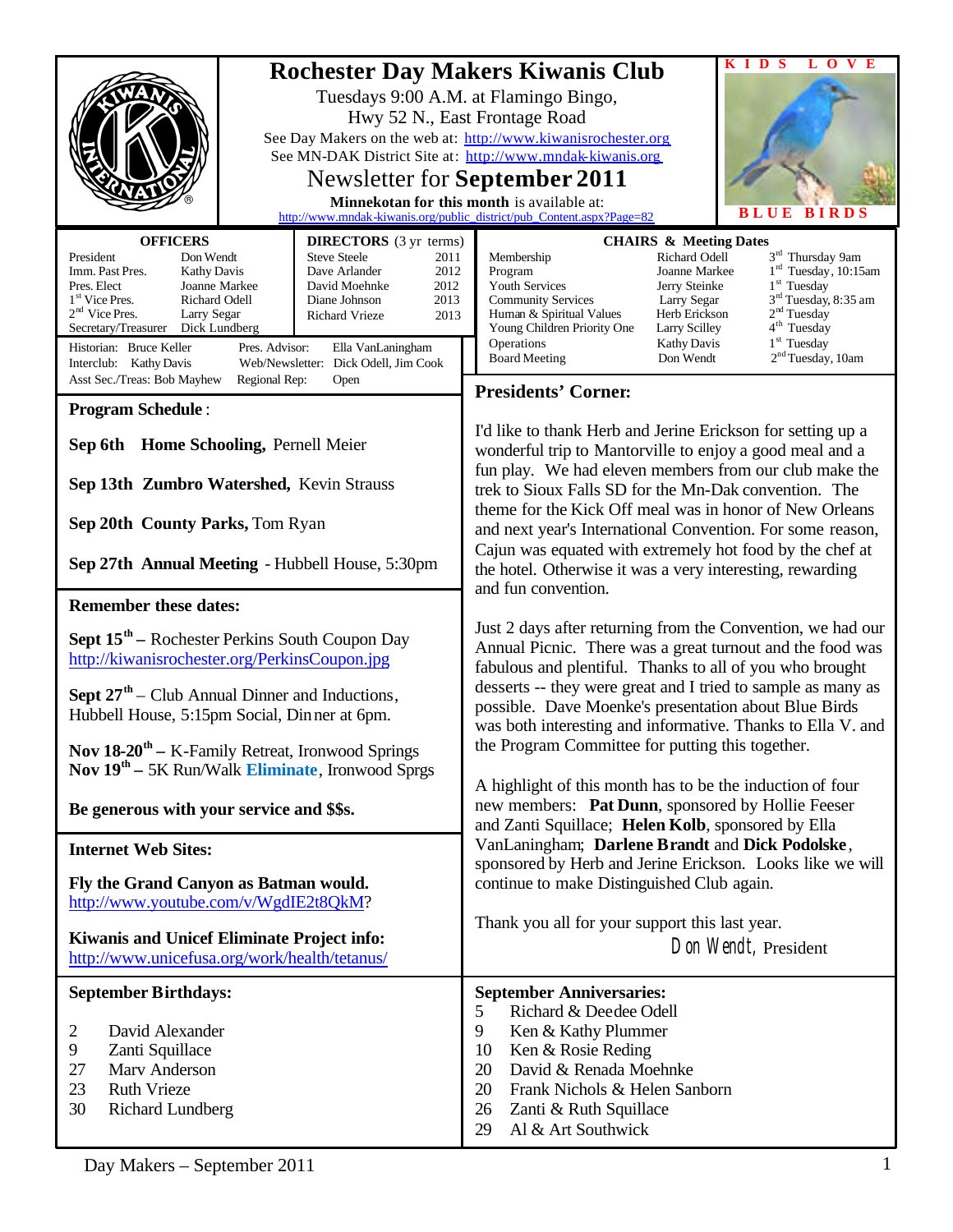| Secretary/Treasurer's Report - July 2011                                                                                                                                                                                                                                                                                                                                                                                                                                                                                                                                                                                                  | Sec/Treas Report: (Continued)                                                                                                                                                                                                                                                                                                                                                                                                                                                                                                                                                                                                                                                                                                                                                                                                                |
|-------------------------------------------------------------------------------------------------------------------------------------------------------------------------------------------------------------------------------------------------------------------------------------------------------------------------------------------------------------------------------------------------------------------------------------------------------------------------------------------------------------------------------------------------------------------------------------------------------------------------------------------|----------------------------------------------------------------------------------------------------------------------------------------------------------------------------------------------------------------------------------------------------------------------------------------------------------------------------------------------------------------------------------------------------------------------------------------------------------------------------------------------------------------------------------------------------------------------------------------------------------------------------------------------------------------------------------------------------------------------------------------------------------------------------------------------------------------------------------------------|
| <b>Bank Balance 7/31/11:</b><br>\$16,722.77<br><b>Administrative Account:</b><br>\$12,377.67<br>3,778.02<br>Service Account:<br>\$<br>Hockey/YCPO:<br>406.94<br>\$<br>\$<br>10.14<br><b>Bike Repair:</b><br>\$<br>K-Family<br>150.00<br>Day Makers on leave: Don Cain, Judy Lien, Bec<br>Livesay, Joanne Markee<br>July Service Hour Statistics: 442 hours by 35                                                                                                                                                                                                                                                                          | The board discussed the practice of providing refurbished<br>bikes to adults through Olmsted County Social Services.<br>The board approved a motion that the Day Makers are not<br>in favor of providing bikes to adults, only to children<br>through Christmas Anonymous.<br>The board approved adding a new fundraiser: the<br>Herberger's Community Day Coupon Books. Herb<br>Erickson will coordinate.<br>Richard Lundberg, Secretary/Treasurer                                                                                                                                                                                                                                                                                                                                                                                          |
| members, 41% Participation.                                                                                                                                                                                                                                                                                                                                                                                                                                                                                                                                                                                                               | <b>Mended Little Hearts:</b>                                                                                                                                                                                                                                                                                                                                                                                                                                                                                                                                                                                                                                                                                                                                                                                                                 |
| <b>August Board Meeting Summary:</b><br>Bob Lahtinen is continuing to communicate with the<br>officers of the Kiwanis Hockey Festival and the other<br>Rochester Kiwanis Clubs concerning interested clubs<br>use of the existing 501c3 Charitable Corporation.<br>Copies of a draft "Individual Club Agreement of<br>Understanding" was provided to the board. The<br>"Downtown" club has agreed to allow use of the<br>Charitable Corporation by any Kiwanis club in Olmsted<br>County. The "Corporation" will not handle a club's<br>money; rather each club will be responsible for its funds                                         | At our MN-Dak Conference we were introduced to the<br>MLH organization and the needs that they have for other<br>service organizations like Kiwanis to help support their<br>efforts to help babies with congenital heart problems and<br>their families. We will be hearing more about this<br>important service opportunity in Oct. Stay Tuned or go to<br>web at:<br>http://mendedlittlehearts.org<br>Mended<br>Thank you,<br>Little<br>Dick Odell<br>Hearts                                                                                                                                                                                                                                                                                                                                                                              |
| and will have its own bank account. The "Corporation"<br>will handle compliance with two directors from each<br>club that participates.                                                                                                                                                                                                                                                                                                                                                                                                                                                                                                   | <b>Youth Services:</b><br>The 2011-2012 school year is about to start another great                                                                                                                                                                                                                                                                                                                                                                                                                                                                                                                                                                                                                                                                                                                                                          |
| <b>NEW BUSINESS</b><br>The board had a discussion on filling the open President<br>position for the 2011/2012 Kiwanis year. The board<br>approved moving all officers up one position then<br>filling the second Vice President position by election.<br>The 2011/2012 officers will be: Immediate Past<br>President: Don Wendt, President: Richard Odell,<br>President Elect: Larry Segar, First VP: Mike Siverling,<br>Second VP: to be nominated and elected.<br>Secretary/Treasurer Richard Lundberg requests budget<br>input for the 2011/2012 Kiwanis year by August 31.<br>The budget is required to be approved, by the board, in | year. The Youth Services Committee will be busy kicking<br>off the new school year with our continuing support of<br>Terrific Kids at Riverside and Gibbs; K-Kids at Riverside<br>and Harriet Bishop; Builders Club at Gage East: Reading<br>Programs at Elton Hills, Pinewood and Jefferson and Key<br><b>Club</b> at Century High School. The YS committee is<br>continuing the search for a new <i>Adopted Family</i> .<br>The members of the Day Makers have been great<br>supporters of all of our programs. Sign up sheets for<br>volunteering to assist with the activities of the YS will be<br>passed around at upcoming Day Maker meetings. The<br>Committee really appreciates your willingness to work<br>with the students of our Rochester School system. We<br>think that is what being a Kiwanian is all about $-$ it's what |
| September.<br>Continued next column $\rightarrow$                                                                                                                                                                                                                                                                                                                                                                                                                                                                                                                                                                                         | we stand for.<br>Jerry Steinke                                                                                                                                                                                                                                                                                                                                                                                                                                                                                                                                                                                                                                                                                                                                                                                                               |
|                                                                                                                                                                                                                                                                                                                                                                                                                                                                                                                                                                                                                                           |                                                                                                                                                                                                                                                                                                                                                                                                                                                                                                                                                                                                                                                                                                                                                                                                                                              |

| <b>Kiwanis Mission Statement:</b>                                                                                           | <b>Membership Committee:</b>                                                                                                                                                                       |
|-----------------------------------------------------------------------------------------------------------------------------|----------------------------------------------------------------------------------------------------------------------------------------------------------------------------------------------------|
| Kiwanis is a global organization of volunteers<br>dedicated to changing the world one child and one<br>community at a time. | Four new membership applications were accepted and<br>approved by the Board in August. Thank you all for your<br>support and be sure to get to know the new members in<br>Dick Odell<br>September. |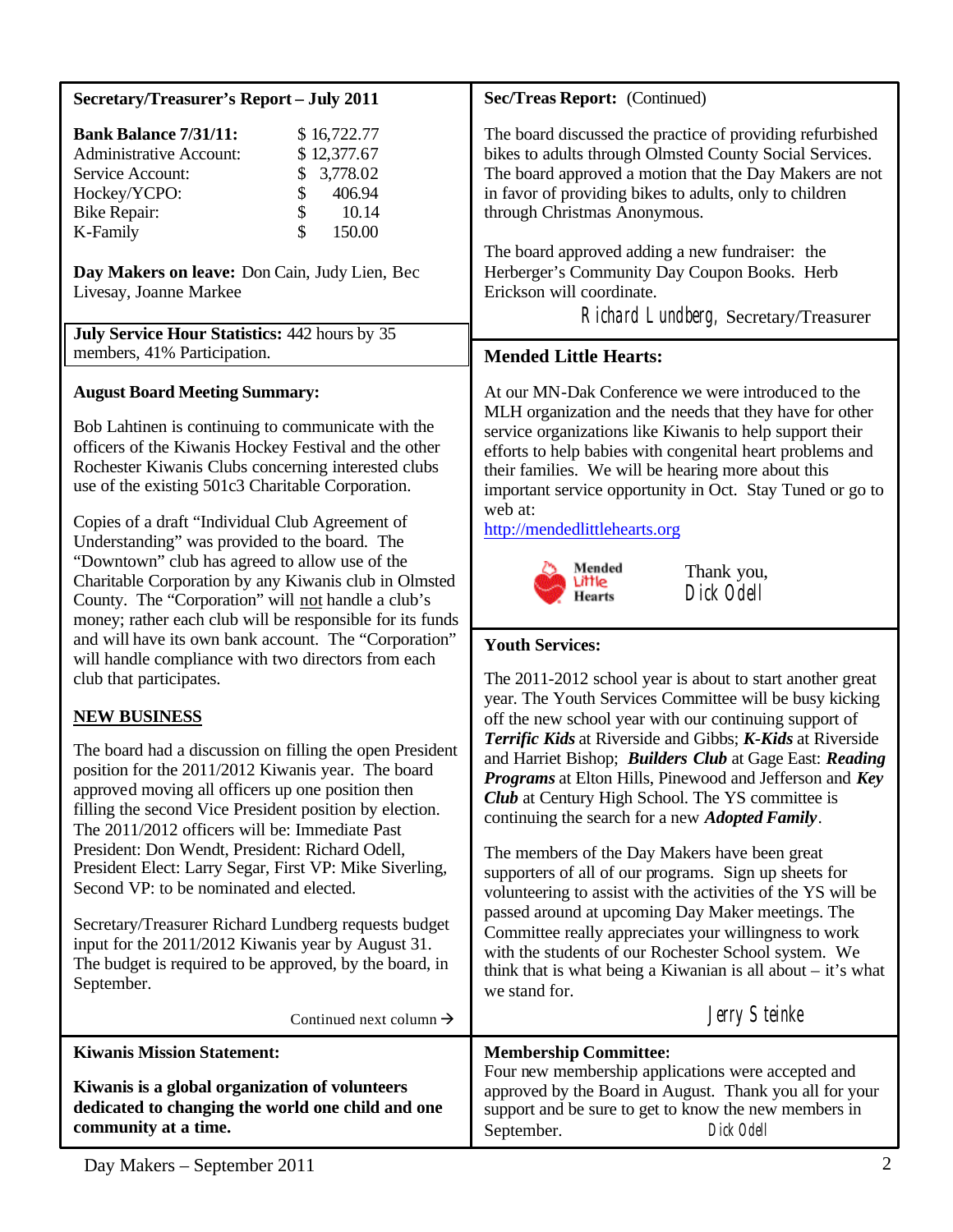### **MN-Dak District Meeting:**

# **Sioux Falls, Aug 5-7<sup>th</sup>**

Eleven Kiwanis Day Maker members attended the MN-Dak District Meeting. Lots of new ideas were generated during the meeting including possible new service projects, more info on the Eliminate Program and new District Officers and new membership recruiting ideas. Left to right: Dick and Deedee Odell, Diane Johnson, Jerine and Herb Erickson, Don and Sally Wendt, Joan and Roger Olson, Jack and Judy Zierdt and Chuck and Margee Jacobson.



**Day Makers Picnic: August 2011**





Wonderful presentation on Blue Bird housing along with catered meal was followed by world famous HOME MADE DESSERTS from members . A good time was had by all.

Regards, Dave Moehnke



Regards, Dave Moehnke